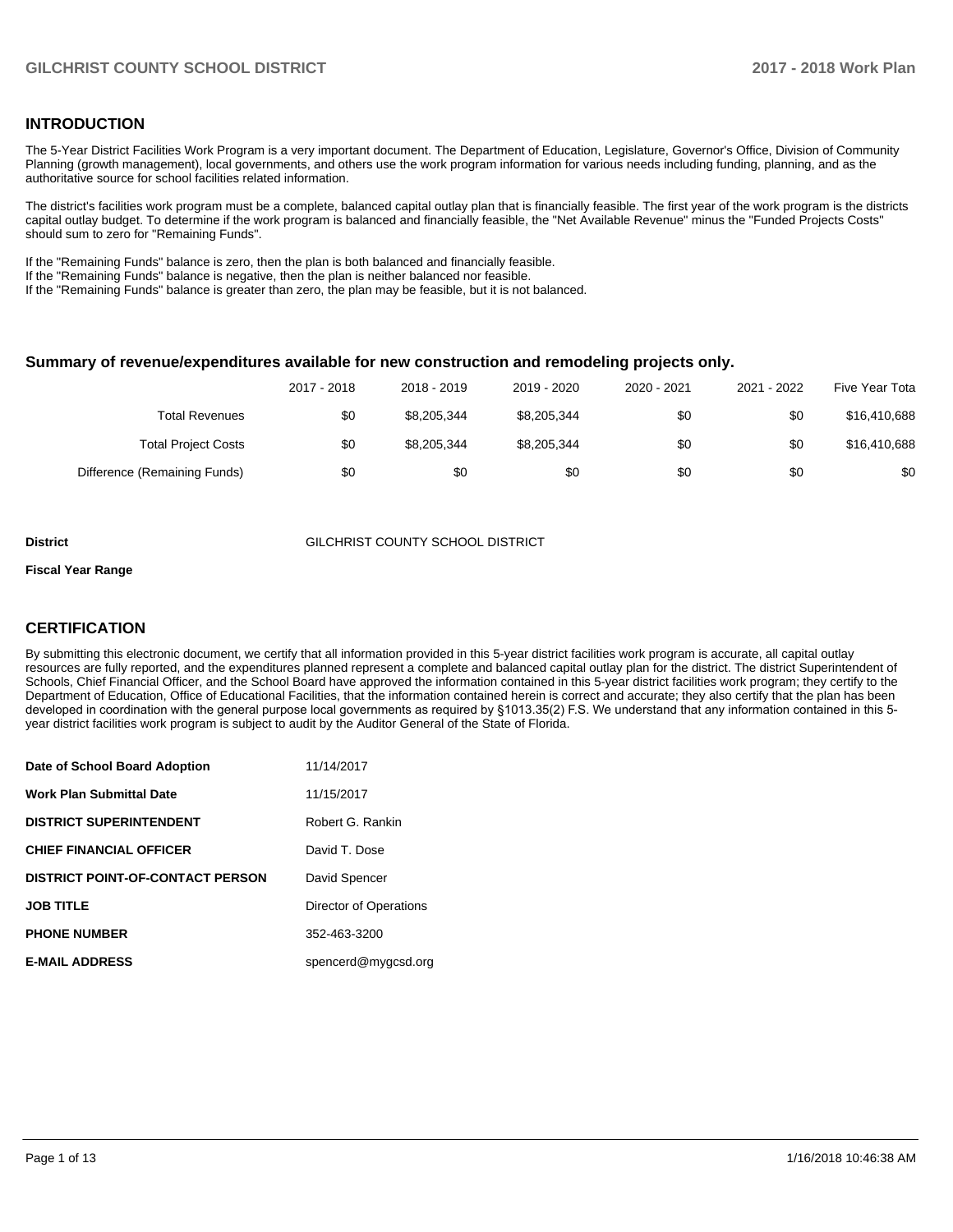# **Expenditures**

### **Expenditure for Maintenance, Repair and Renovation from 1.50-Mills and PECO**

Annually, prior to the adoption of the district school budget, each school board must prepare a tentative district facilities work program that includes a schedule of major repair and renovation projects necessary to maintain the educational and ancillary facilities of the district.

| Item                                                                                                             | 2017 - 2018<br><b>Actual Budget</b> | $2018 - 2019$<br>Projected | 2019 - 2020<br>Projected | 2020 - 2021<br>Projected | 2021 - 2022<br>Projected | <b>Total</b> |  |  |  |  |  |
|------------------------------------------------------------------------------------------------------------------|-------------------------------------|----------------------------|--------------------------|--------------------------|--------------------------|--------------|--|--|--|--|--|
| <b>HVAC</b>                                                                                                      | \$28,880                            | \$200,000                  | \$249,792                | \$200,000                | \$200,000                | \$878,672    |  |  |  |  |  |
| BELL ELEMENTARY, BELL HIGH, BUS GARAGE, CENTRAL CAMPUS, COUNTY ADMINISTRATION OFFICE, TRENTON HIGH<br>Locations: |                                     |                            |                          |                          |                          |              |  |  |  |  |  |
| Flooring                                                                                                         | \$0                                 | \$0                        | \$0                      | \$0                      | \$0                      | \$0          |  |  |  |  |  |
| Locations: No Locations for this expenditure.                                                                    |                                     |                            |                          |                          |                          |              |  |  |  |  |  |
| Roofing                                                                                                          | \$196,940                           | \$200,000                  | \$200,000                | \$200,000                | \$200,000                | \$996,940    |  |  |  |  |  |
| BELL ELEMENTARY, BELL HIGH, BUS GARAGE, CENTRAL CAMPUS, COUNTY ADMINISTRATION OFFICE, TRENTON HIGH<br>Locations: |                                     |                            |                          |                          |                          |              |  |  |  |  |  |
| Safety to Life                                                                                                   | \$25,000                            | \$25,000                   | \$25,000                 | \$25,000                 | \$25,000                 | \$125,000    |  |  |  |  |  |
| BELL ELEMENTARY, BELL HIGH, BUS GARAGE, CENTRAL CAMPUS, COUNTY ADMINISTRATION OFFICE, TRENTON HIGH<br>Locations: |                                     |                            |                          |                          |                          |              |  |  |  |  |  |
| Fencing                                                                                                          | \$0                                 | \$0                        | \$0                      | \$0                      | \$0                      | \$0          |  |  |  |  |  |
| Locations: No Locations for this expenditure.                                                                    |                                     |                            |                          |                          |                          |              |  |  |  |  |  |
| Parking                                                                                                          | \$0                                 | \$0                        | \$0                      | \$0                      | \$0                      | \$0          |  |  |  |  |  |
| Locations: No Locations for this expenditure.                                                                    |                                     |                            |                          |                          |                          |              |  |  |  |  |  |
| Electrical                                                                                                       | \$40,000                            | \$40,000                   | \$40,000                 | \$40,000                 | \$40,000                 | \$200,000    |  |  |  |  |  |
| BELL ELEMENTARY, BELL HIGH, BUS GARAGE, CENTRAL CAMPUS, COUNTY ADMINISTRATION OFFICE, TRENTON HIGH<br>Locations: |                                     |                            |                          |                          |                          |              |  |  |  |  |  |
| Fire Alarm                                                                                                       | \$25,000                            | \$25,000                   | \$25,000                 | \$25,000                 | \$25,000                 | \$125,000    |  |  |  |  |  |
| Locations: BELL ELEMENTARY, BELL HIGH, COUNTY ADMINISTRATION OFFICE, TRENTON HIGH                                |                                     |                            |                          |                          |                          |              |  |  |  |  |  |
| Telephone/Intercom System                                                                                        | \$0                                 | \$0                        | \$0                      | \$0                      | \$0                      | \$0          |  |  |  |  |  |
| Locations: No Locations for this expenditure.                                                                    |                                     |                            |                          |                          |                          |              |  |  |  |  |  |
| <b>Closed Circuit Television</b>                                                                                 | \$0                                 | \$0                        | \$0                      | \$0                      | \$0                      | \$0          |  |  |  |  |  |
| Locations: No Locations for this expenditure.                                                                    |                                     |                            |                          |                          |                          |              |  |  |  |  |  |
| Paint                                                                                                            | \$50,000                            | \$50,000                   | \$50,000                 | \$50,000                 | \$50,000                 | \$250,000    |  |  |  |  |  |
| Locations: BELL ELEMENTARY, BELL HIGH, BUS GARAGE, CENTRAL CAMPUS, COUNTY ADMINISTRATION OFFICE, TRENTON HIGH    |                                     |                            |                          |                          |                          |              |  |  |  |  |  |
| Maintenance/Repair                                                                                               | \$50,000                            | \$50,000                   | \$50,000                 | \$50,000                 | \$50,000                 | \$250,000    |  |  |  |  |  |
| Locations: BELL ELEMENTARY, BELL HIGH, BUS GARAGE, COUNTY ADMINISTRATION OFFICE, TRENTON HIGH                    |                                     |                            |                          |                          |                          |              |  |  |  |  |  |
| <b>Sub Total:</b>                                                                                                | \$415,820                           | \$590,000                  | \$639,792                | \$590,000                | \$590,000                | \$2,825,612  |  |  |  |  |  |

| <b>IPECO Maintenance Expenditures</b> | \$82,532  | \$82,532  | \$82,532  | \$82,532  | \$82,532  | \$412,660   |
|---------------------------------------|-----------|-----------|-----------|-----------|-----------|-------------|
| I.50 Mill Sub Total: I                | \$358,288 | \$532.468 | \$582.260 | \$532,468 | \$532,468 | \$2,537,952 |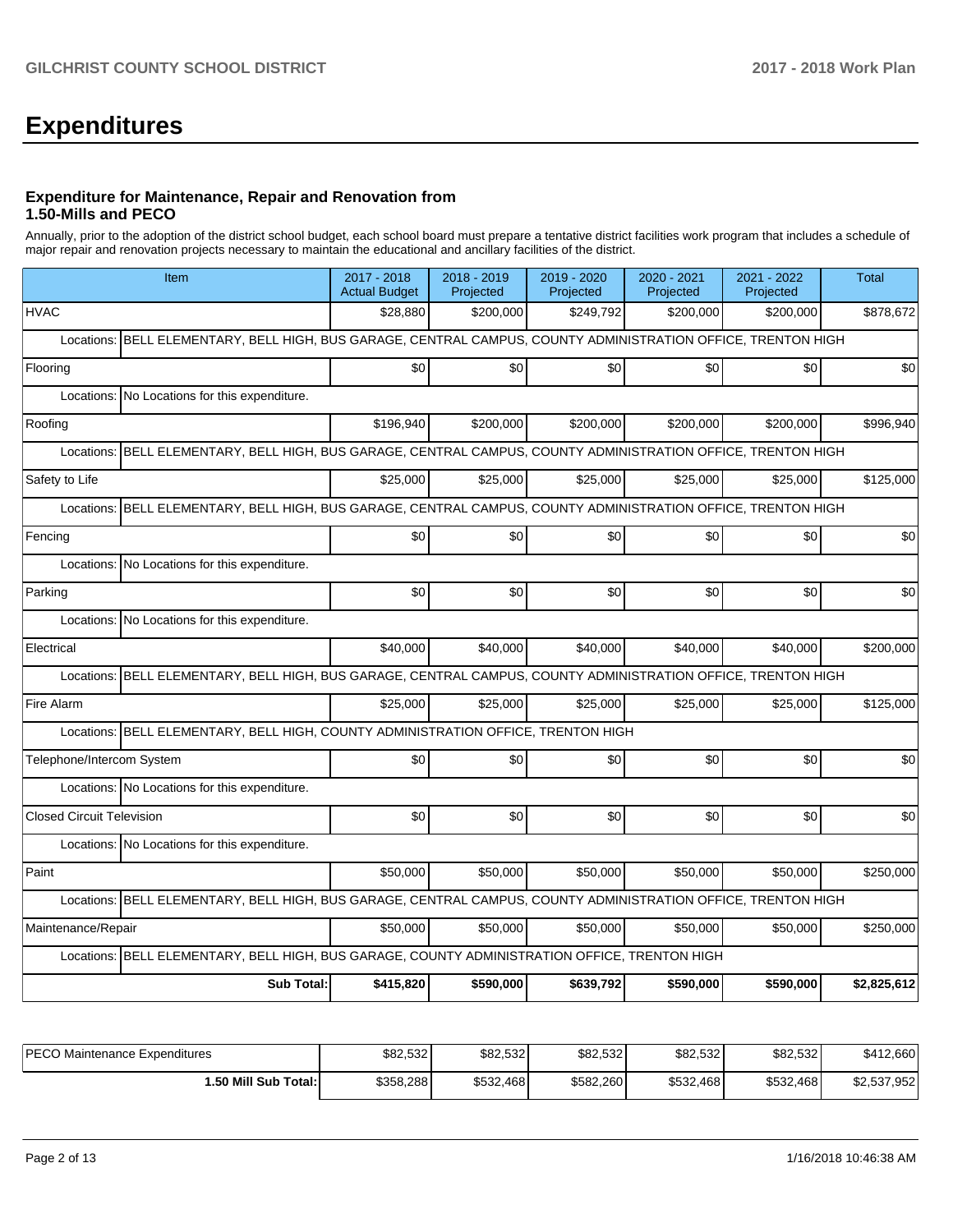|          | Other Items                                                                                                  | 2017 - 2018<br><b>Actual Budget</b> | $2018 - 2019$<br>Projected | $2019 - 2020$<br>Projected | $2020 - 2021$<br><b>Projected</b> | 2021 - 2022<br>Projected | <b>Total</b> |  |  |
|----------|--------------------------------------------------------------------------------------------------------------|-------------------------------------|----------------------------|----------------------------|-----------------------------------|--------------------------|--------------|--|--|
| Plumbing |                                                                                                              | \$25,000                            | \$25,000                   | \$25,000                   | \$25,000                          | \$25,000                 | \$125,000    |  |  |
|          | Locations BELL ELEMENTARY, BELL HIGH, BUS GARAGE, CENTRAL CAMPUS, COUNTY ADMINISTRATION OFFICE, TRENTON HIGH |                                     |                            |                            |                                   |                          |              |  |  |
|          | Total:I                                                                                                      | \$440.820                           | \$615,000                  | \$664.792                  | \$615,000                         | \$615,000                | \$2,950,612  |  |  |

## **Local 1.50 Mill Expenditure For Maintenance, Repair and Renovation**

Anticipated expenditures expected from local funding sources over the years covered by the current work plan.

| Item                                                         | 2017 - 2018<br><b>Actual Budget</b> | 2018 - 2019<br>Projected | 2019 - 2020<br>Projected | 2020 - 2021<br>Projected | $2021 - 2022$<br>Projected | <b>Total</b> |
|--------------------------------------------------------------|-------------------------------------|--------------------------|--------------------------|--------------------------|----------------------------|--------------|
| Remaining Maint and Repair from 1.5 Mills                    | \$358,288                           | \$532,468                | \$582,260                | \$532,468                | \$532,468                  | \$2,537,952  |
| Maintenance/Repair Salaries                                  | \$334,762                           | \$134,182                | \$150,115                | \$192,204                | \$173,011                  | \$984,274    |
| <b>School Bus Purchases</b>                                  | \$488,484                           | \$105,000                | \$105,000                | \$210,000                | \$315,000                  | \$1,223,484  |
| Other Vehicle Purchases                                      | \$0                                 | \$0                      | \$0                      | \$0                      | \$0                        | \$0          |
| Capital Outlay Equipment                                     | \$200,000                           | \$200,000                | \$200,000                | \$200,000                | \$200,000                  | \$1,000,000  |
| Rent/Lease Payments                                          | \$0                                 | \$0                      | \$0                      | \$0                      | \$0                        | \$0          |
| <b>COP Debt Service</b>                                      | \$0                                 | \$0                      | \$0                      | \$0                      | \$0                        | \$0          |
| Rent/Lease Relocatables                                      | \$28,440                            | \$28,440                 | \$28,440                 | \$28,440                 | \$28,440                   | \$142,200    |
| <b>Environmental Problems</b>                                | \$0                                 | \$0                      | \$0                      | \$0                      | \$0                        | \$0          |
| ls.1011.14 Debt Service                                      | \$0                                 | \$0                      | \$0                      | \$0                      | \$0                        | \$0          |
| <b>Special Facilities Construction Account</b>               | \$0                                 | \$0                      | \$0                      | \$0                      | \$0                        | \$0          |
| Premiums for Property Casualty Insurance - 1011.71<br>(4a,b) | \$150,000                           | \$150,000                | \$150,000                | \$150,000                | \$150,000                  | \$750,000    |
| Qualified School Construction Bonds (QSCB)                   | \$0                                 | \$0                      | \$0                      | \$0                      | \$0                        | \$0          |
| Qualified Zone Academy Bonds (QZAB)                          | \$0                                 | \$0                      | \$0                      | \$0                      | \$0                        | \$0          |
| <b>Local Expenditure Totals:</b>                             | \$1,559,974                         | \$1,150,090              | \$1,215,815              | \$1,313,112              | \$1,398,919                | \$6,637,910  |

## **Revenue**

## **1.50 Mill Revenue Source**

Schedule of Estimated Capital Outlay Revenue from each currently approved source which is estimated to be available for expenditures on the projects included in the tentative district facilities work program. All amounts are NET after considering carryover balances, interest earned, new COP's, 1011.14 and 1011.15 loans, etc. Districts cannot use 1.5-Mill funds for salaries except for those explicitly associated with maintenance/repair projects. (1011.71 (5), F.S.)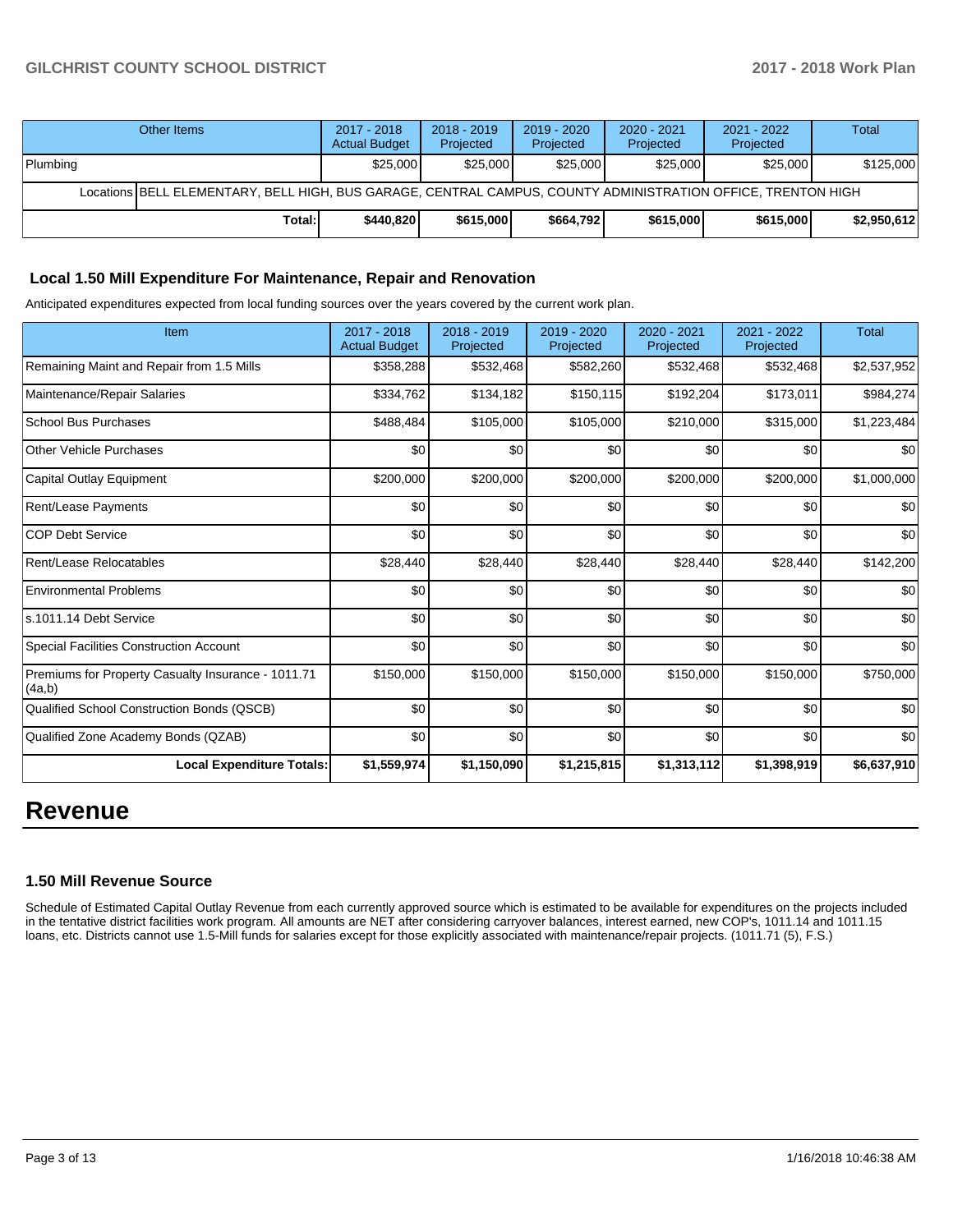| <b>Item</b>                                                                       | Fund | 2017 - 2018<br><b>Actual Value</b> | $2018 - 2019$<br>Projected | 2019 - 2020<br>Projected | $2020 - 2021$<br>Projected | $2021 - 2022$<br>Projected | <b>Total</b>    |
|-----------------------------------------------------------------------------------|------|------------------------------------|----------------------------|--------------------------|----------------------------|----------------------------|-----------------|
| $(1)$ Non-exempt property<br>lassessed valuation                                  |      | \$710,291,976                      | \$754,006,323              | \$791,878,938            | \$839,705,864              | \$892,319,771              | \$3,988,202,872 |
| (2) The Millege projected for<br>discretionary capital outlay per<br>ls.1011.71   |      | 1.50                               | 1.50                       | 1.50                     | 1.50                       | 1.50                       |                 |
| (3) Full value of the 1.50-Mill<br>discretionary capital outlay per<br>ls.1011.71 |      | \$1,193,291                        | \$1,266,731                | \$1,330,357              | \$1,410,706                | \$1,499,097                | \$6,700,182     |
| (4) Value of the portion of the 1.50<br>-Mill ACTUALLY levied                     | 370  | \$1,022,820                        | \$1,085,769                | \$1,140,306              | \$1,209,176                | \$1,284,940                | \$5,743,011     |
| $(5)$ Difference of lines $(3)$ and $(4)$                                         |      | \$170,471                          | \$180,962                  | \$190,051                | \$201,530                  | \$214,157                  | \$957,171       |

## **PECO Revenue Source**

The figure in the row designated "PECO Maintenance" will be subtracted from funds available for new construction because PECO maintenance dollars cannot be used for new construction.

| Item                          | Fund             | $2017 - 2018$<br><b>Actual Budget</b> | $2018 - 2019$<br>Projected | 2019 - 2020<br>Projected | $2020 - 2021$<br>Projected | $2021 - 2022$<br>Projected | <b>Total</b> |
|-------------------------------|------------------|---------------------------------------|----------------------------|--------------------------|----------------------------|----------------------------|--------------|
| <b>IPECO New Construction</b> | 340 <sup>1</sup> | \$0                                   | \$0 <sub>1</sub>           | \$11.188                 | \$39,615                   | \$49.658                   | \$100,461    |
| PECO Maintenance Expenditures |                  | \$82,532                              | \$82,532                   | \$82.532                 | \$82,532                   | \$82,532                   | \$412,660    |
|                               |                  | \$82,532                              | \$82,532                   | \$93,720                 | \$122.147                  | \$132.190                  | \$513,121    |

## **CO & DS Revenue Source**

Revenue from Capital Outlay and Debt Service funds.

| Item                                      | Fund | $2017 - 2018$<br><b>Actual Budget</b> | $2018 - 2019$<br>Projected | $2019 - 2020$<br>Projected | $2020 - 2021$<br>Projected | $2021 - 2022$<br>Projected | <b>Total</b> |
|-------------------------------------------|------|---------------------------------------|----------------------------|----------------------------|----------------------------|----------------------------|--------------|
| ICO & DS Cash Flow-through<br>Distributed | 360  | \$63.391                              | \$63,391                   | \$63,391                   | \$63,391                   | \$63,391                   | \$316.955    |
| ICO & DS Interest on<br>Undistributed CO  | 360  | \$930                                 | \$930                      | \$930                      | \$930                      | \$930                      | \$4,650      |
|                                           |      | \$64,321                              | \$64,321                   | \$64,321                   | \$64,321                   | \$64.321                   | \$321,605    |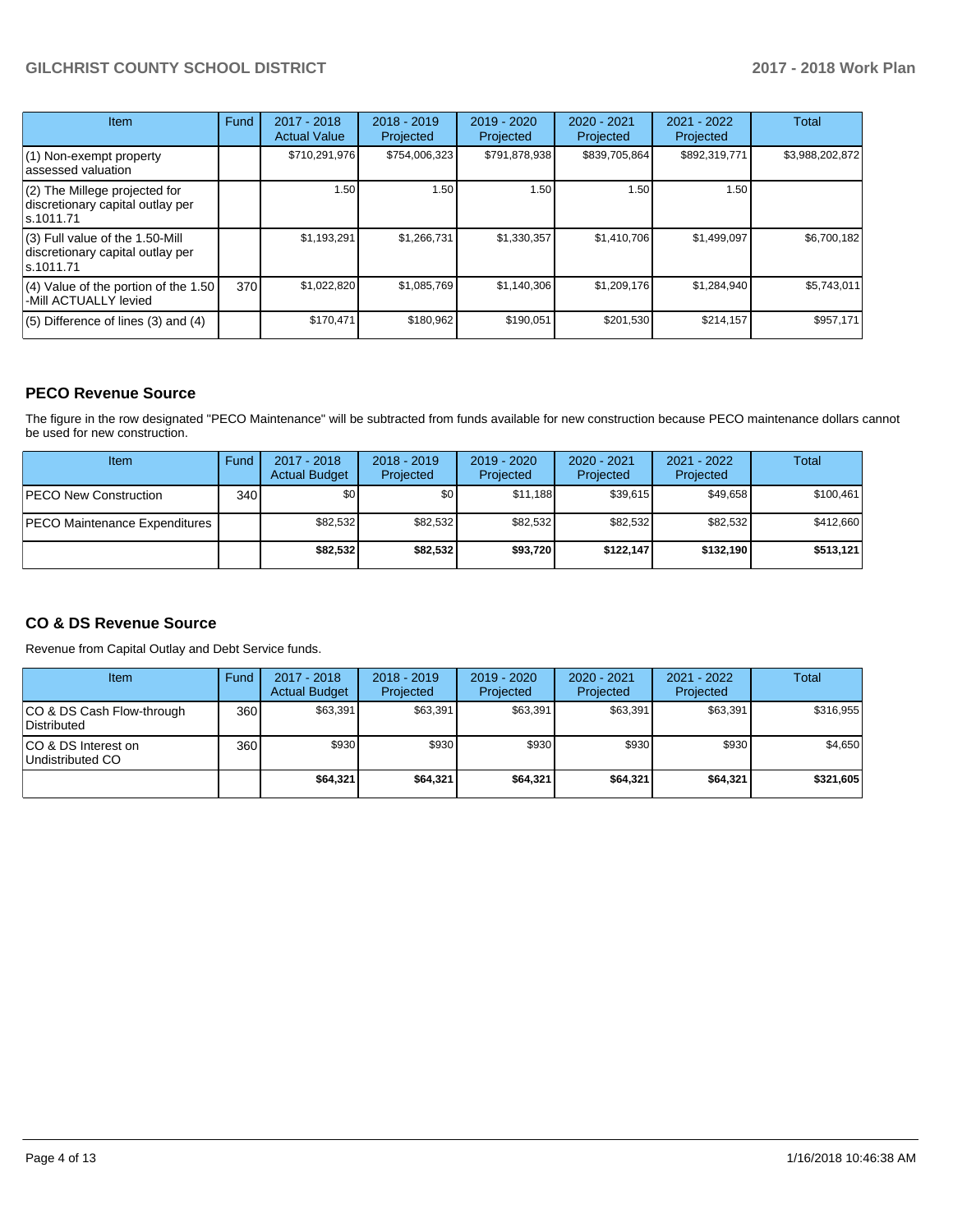### **Fair Share Revenue Source**

Nothing reported for this section. All legally binding commitments for proportionate fair-share mitigation for impacts on public school facilities must be included in the 5-year district work program.

### **Sales Surtax Referendum**

Specific information about any referendum for a 1-cent or 1/2-cent surtax referendum during the previous year.

**Did the school district hold a surtax referendum during the past fiscal year 2016 - 2017?**

No

#### **Additional Revenue Source**

Any additional revenue sources

| Item                                                                                                   | $2017 - 2018$<br><b>Actual Value</b> | $2018 - 2019$<br>Projected | 2019 - 2020<br>Projected | 2020 - 2021<br>Projected | 2021 - 2022<br>Projected | <b>Total</b> |
|--------------------------------------------------------------------------------------------------------|--------------------------------------|----------------------------|--------------------------|--------------------------|--------------------------|--------------|
| Proceeds from a s.1011.14/15 F.S. Loans                                                                | \$0                                  | \$0                        | \$0                      | \$0                      | \$0                      | \$0          |
| District Bonds - Voted local bond<br>referendum proceeds per s.9, Art VII<br><b>State Constitution</b> | \$0                                  | \$0                        | \$0                      | \$0                      | \$0                      | \$0          |
| Proceeds from Special Act Bonds                                                                        | \$0                                  | \$0                        | \$0                      | \$0                      | \$0                      | \$0          |
| Estimated Revenue from CO & DS Bond<br>Sale                                                            | \$0                                  | \$0                        | \$0                      | \$0                      | \$0                      | \$0          |
| Proceeds from Voted Capital<br>Improvements millage                                                    | \$0                                  | \$0                        | \$0                      | \$0                      | \$0                      | \$0          |
| Other Revenue for Other Capital Projects                                                               | \$0                                  | \$0                        | \$0                      | \$0                      | \$0                      | \$0          |
| Proceeds from 1/2 cent sales surtax<br>authorized by school board                                      | \$0                                  | \$0                        | \$0                      | \$0                      | \$0                      | \$0          |
| Proceeds from local governmental<br>infrastructure sales surtax                                        | \$0                                  | \$0                        | \$0                      | \$0                      | \$0                      | \$0          |
| Proceeds from Certificates of<br>Participation (COP's) Sale                                            | \$0                                  | \$0                        | \$0                      | \$0                      | \$0                      | \$0          |
| Classrooms First Bond proceeds amount<br>authorized in FY 1997-98                                      | \$0                                  | \$0                        | \$0                      | \$0                      | \$0                      | \$0          |
| <b>Classrooms for Kids</b>                                                                             | \$0                                  | \$0                        | \$0                      | \$0                      | \$0                      | \$0          |
| <b>District Equity Recognition</b>                                                                     | \$0                                  | \$0                        | \$0                      | \$0                      | \$0                      | \$0          |
| <b>Federal Grants</b>                                                                                  | \$0                                  | \$0                        | \$0                      | \$0                      | \$0                      | \$0          |
| Proportionate share mitigation (actual<br>cash revenue only, not in kind donations)                    | \$0                                  | \$0                        | \$0                      | \$0                      | \$0                      | \$0          |
| Impact fees received                                                                                   | \$0                                  | \$0                        | \$0                      | \$0                      | \$0                      | \$0          |
| Private donations                                                                                      | \$0                                  | \$0                        | \$0                      | \$0                      | \$0                      | \$0          |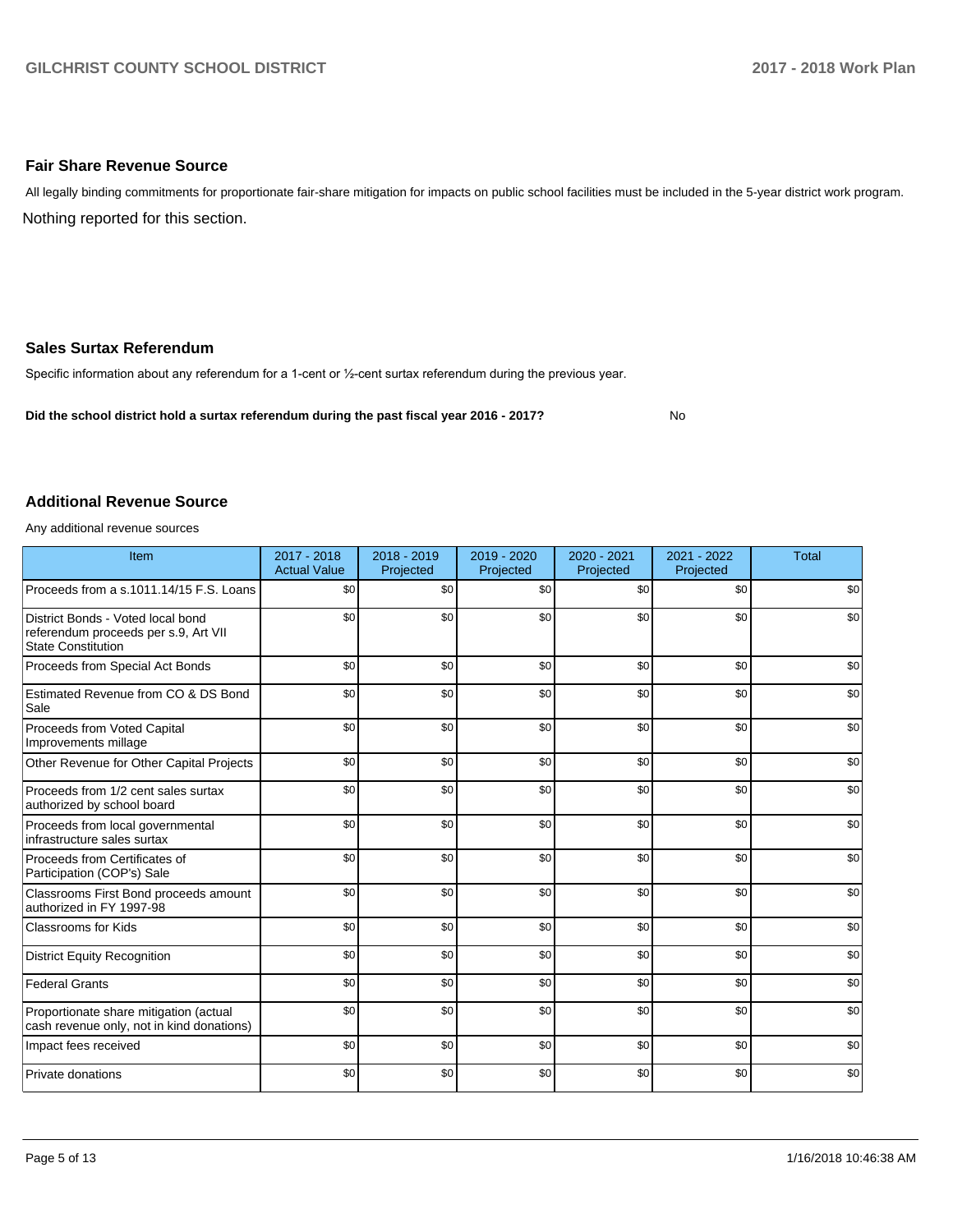| Grants from local governments or not-for-<br>profit organizations                                                         | \$0       | \$0         | \$0         | \$0 | \$0 | \$0          |
|---------------------------------------------------------------------------------------------------------------------------|-----------|-------------|-------------|-----|-----|--------------|
| Interest, Including Profit On Investment                                                                                  | \$0       | \$0         | \$0         | \$0 | \$0 | \$0          |
| Revenue from Bonds pledging proceeds<br>from 1 cent or 1/2 cent Sales Surtax                                              | \$0       | \$0         | \$0         | \$0 | \$0 | \$0          |
| <b>Total Fund Balance Carried Forward</b>                                                                                 | \$472,833 | \$0         | \$0         | \$0 | \$0 | \$472,833    |
| General Capital Outlay Obligated Fund<br><b>Balance Carried Forward From Total</b><br><b>Fund Balance Carried Forward</b> | \$0       | \$0         | \$0         | \$0 | \$0 | \$0          |
| <b>Special Facilities Construction Account</b>                                                                            | \$0       | \$8,205,344 | \$8,205,344 | \$0 | \$0 | \$16,410,688 |
| One Cent - 1/2 Cent Sales Surtax Debt<br>Service From Total Fund Balance Carried<br>Forward                               | \$0       | \$0         | \$0         | \$0 | \$0 | \$0          |
| Capital Outlay Projects Funds Balance<br>Carried Forward From Total Fund<br><b>Balance Carried Forward</b>                | \$0       | \$0         | \$0         | \$0 | \$0 | \$0          |
| <b>Subtotal</b>                                                                                                           | \$472,833 | \$8,205,344 | \$8,205,344 | \$0 | \$0 | \$16,883,521 |

## **Total Revenue Summary**

| <b>Item Name</b>                                              | 2017 - 2018<br><b>Budget</b> | $2018 - 2019$<br>Projected | 2019 - 2020<br>Projected | 2020 - 2021<br>Projected | 2021 - 2022<br>Projected | <b>Five Year Total</b> |
|---------------------------------------------------------------|------------------------------|----------------------------|--------------------------|--------------------------|--------------------------|------------------------|
| Local 1.5 Mill Discretionary Capital Outlay<br><b>Revenue</b> | \$1,022,820                  | \$1,085,769                | \$1,140,306              | \$1,209,176              | \$1,284,940              | \$5,743,011            |
| PECO and 1.5 Mill Maint and Other 1.5<br>Mill Expenditures    | (\$1,559,974)                | (\$1,150,090)              | (\$1,215,815)            | (\$1,313,112)            | (\$1,398,919)            | (\$6,637,910)          |
| <b>PECO Maintenance Revenue</b>                               | \$82,532                     | \$82,532                   | \$82,532                 | \$82,532                 | \$82,532                 | \$412,660              |
| <b>Available 1.50 Mill for New</b><br><b>Construction</b>     | (\$537,154)                  | (\$64,321)                 | (\$75,509)               | (\$103,936)              | (\$113,979)              | (\$894, 899)           |

| <b>Item Name</b>                      | 2017 - 2018<br><b>Budget</b> | $2018 - 2019$<br>Projected | $2019 - 2020$<br>Projected | 2020 - 2021<br>Projected | $2021 - 2022$<br>Projected | <b>Five Year Total</b> |
|---------------------------------------|------------------------------|----------------------------|----------------------------|--------------------------|----------------------------|------------------------|
| ICO & DS Revenue                      | \$64,321                     | \$64,321                   | \$64,321                   | \$64,321                 | \$64,321                   | \$321,605              |
| <b>IPECO New Construction Revenue</b> | \$0                          | \$0                        | \$11,188                   | \$39,615                 | \$49,658                   | \$100,461              |
| Other/Additional Revenue              | \$472,833                    | \$8,205,344                | \$8,205,344                | \$0                      | \$0                        | \$16,883,521           |
| <b>Total Additional Revenuel</b>      | \$537,154                    | \$8,269,665                | \$8,280,853                | \$103,936                | \$113,979                  | \$17,305,587           |
| <b>Total Available Revenue</b>        | \$0                          | \$8,205,344                | \$8,205,344                | \$0                      | \$0                        | \$16,410,688           |

# **Project Schedules**

## **Capacity Project Schedules**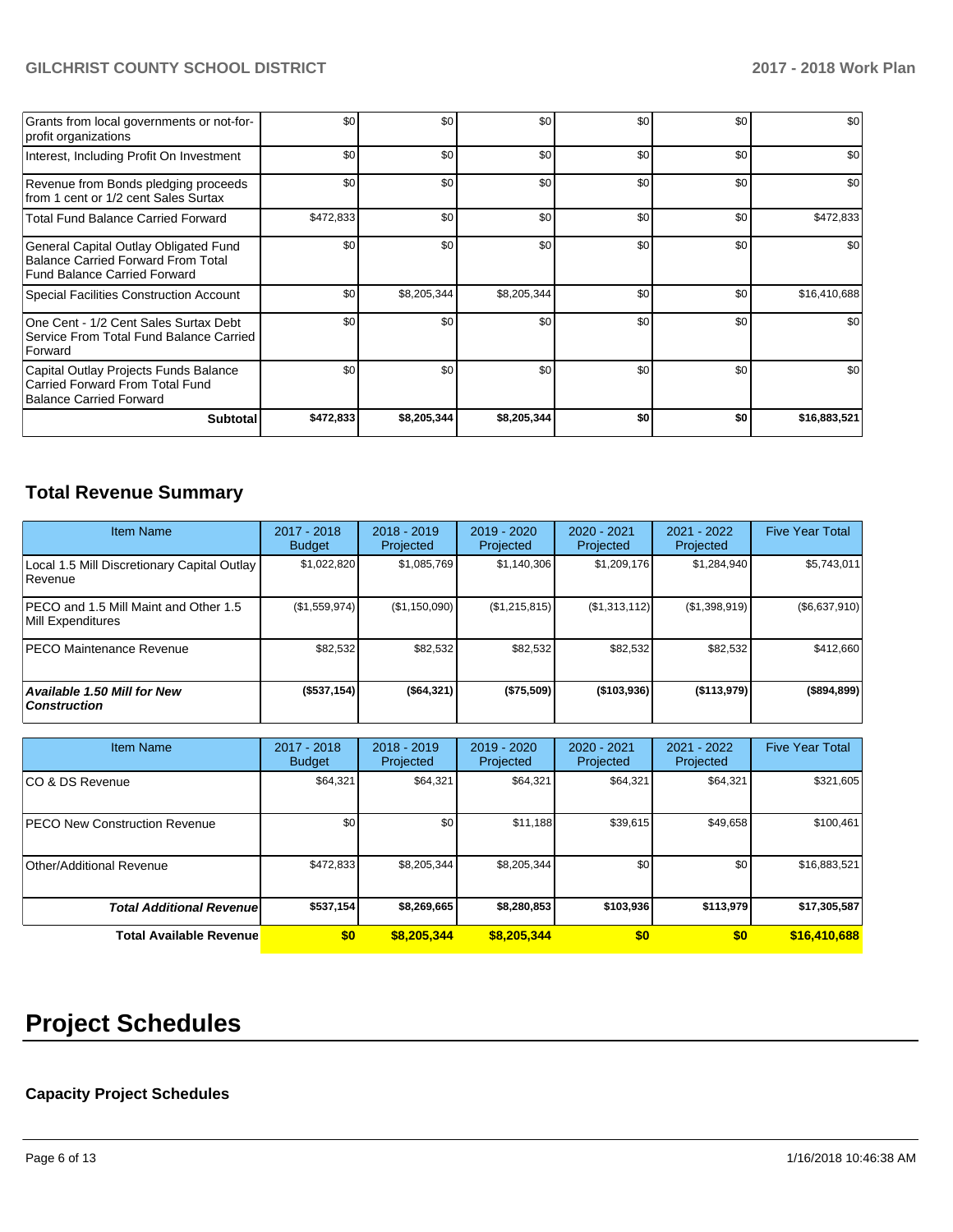A schedule of capital outlay projects necessary to ensure the availability of satisfactory classrooms for the projected student enrollment in K-12 programs.

Nothing reported for this section.

Nothing reported for this section.

#### **Other Project Schedules**

Major renovations, remodeling, and additions of capital outlay projects that do not add capacity to schools.

| <b>Project Description</b>           | Location            | 2017 - 2018<br>Actual Budget | $2018 - 2019$<br>Projected | $2019 - 2020$<br>Projected | $2020 - 2021$<br>Projected | 2021 - 2022<br>Projected | <b>Total</b>     | Funded |
|--------------------------------------|---------------------|------------------------------|----------------------------|----------------------------|----------------------------|--------------------------|------------------|--------|
| New Cafetorium and<br>Technology Hub | <b>TRENTON HIGH</b> | \$0                          | \$8.205.344                | \$8,205,344                | \$0                        | <b>\$01</b>              | \$16,410,688 Yes |        |
|                                      |                     | \$0                          | \$8,205,344                | \$8,205,344                | \$0                        | \$0                      | \$16,410,688     |        |

## **Additional Project Schedules**

Any projects that are not identified in the last approved educational plant survey.

Nothing reported for this section.

## **Non Funded Growth Management Project Schedules**

Schedule indicating which projects, due to planned development, that CANNOT be funded from current revenues projected over the next five years.

Nothing reported for this section.

## **Tracking**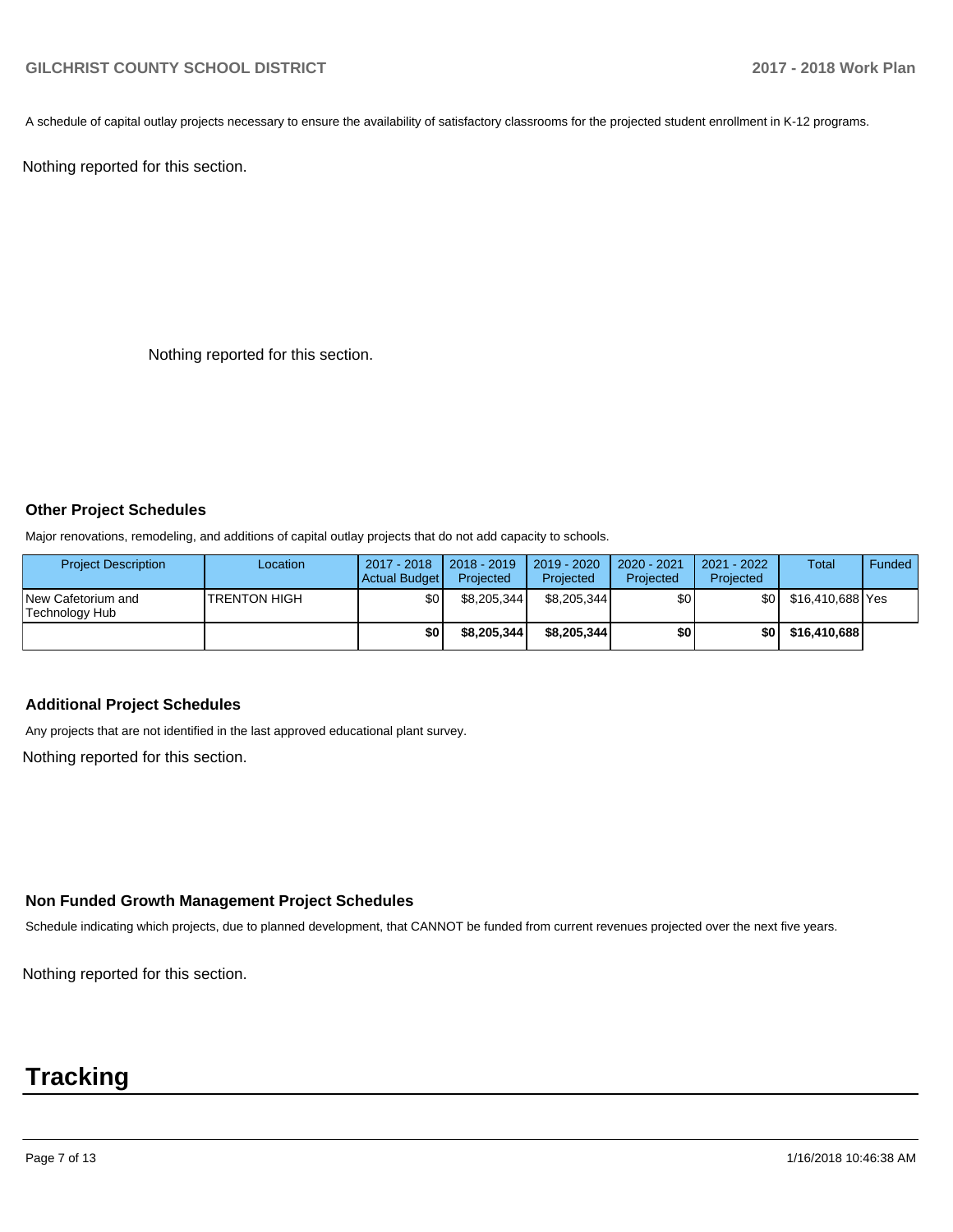**2,620**

## **Capacity Tracking**

| Location               | $2017 -$<br>2018 Satis.<br>Stu. Sta. | Actual<br>$2017 -$<br>2018 FISH<br>Capacity | Actual<br>$2016 -$<br>2017<br><b>COFTE</b> | # Class<br>Rooms | Actual<br>Average<br>$2017 -$<br>2018 Class<br><b>Size</b> | Actual<br>$2017 -$<br>2018<br><b>Utilization</b> | <b>New</b><br>Stu.<br><b>Capacity</b> | <b>New</b><br><b>Rooms</b> to<br>be<br>Added/Re<br>moved | Projected<br>$2021 -$<br>2022<br><b>COFTE</b> | Projected<br>$2021 -$<br>2022<br><b>Utilization</b> | Projected<br>$2021 -$<br>2022 Class<br><b>Size</b> |
|------------------------|--------------------------------------|---------------------------------------------|--------------------------------------------|------------------|------------------------------------------------------------|--------------------------------------------------|---------------------------------------|----------------------------------------------------------|-----------------------------------------------|-----------------------------------------------------|----------------------------------------------------|
| <b>TRENTON HIGH</b>    | 2.350                                | 2.115                                       | 1.377                                      | 112              | 12 <sub>1</sub>                                            | 65.00 %                                          |                                       |                                                          | 1,422                                         | 67.00 %                                             | 13                                                 |
| <b>BELL HIGH</b>       | 1.125                                | 1.012                                       | 644                                        | 49               | 13 <sub>1</sub>                                            | 64.00 %                                          |                                       |                                                          | 665                                           | 66.00 %                                             | 14                                                 |
| <b>BELL ELEMENTARY</b> | 636                                  | 636                                         | 516                                        | 34               | 15                                                         | 81.00 %                                          |                                       |                                                          | 533                                           | 84.00 %                                             | 16                                                 |
|                        | 4,111                                | 3.763                                       | 2,536                                      | 195              | 13 <sub>1</sub>                                            | 67.41 %                                          | $\Omega$                              |                                                          | 2.620                                         | 69.63%                                              | 13                                                 |

The COFTE Projected Total (2,620) for 2021 - 2022 must match the Official Forecasted COFTE Total (2,620 ) for 2021 - 2022 before this section can be completed. In the event that the COFTE Projected Total does not match the Official forecasted COFTE, then the Balanced Projected COFTE Table should be used to balance COFTE.

| Projected COFTE for 2021 - 2022 |       | <b>Grade Level Type</b> | <b>Balanced Projected</b><br>COFTE for 2021 - 2022 |  |
|---------------------------------|-------|-------------------------|----------------------------------------------------|--|
| Elementary (PK-3)               | 851   |                         |                                                    |  |
| Middle (4-8)                    | 1,070 |                         |                                                    |  |
|                                 |       | Elementary (PK-3)       |                                                    |  |
| High (9-12)                     | 699   |                         |                                                    |  |
|                                 |       | Middle (4-8)            | Ω                                                  |  |
|                                 | 2,620 |                         |                                                    |  |
|                                 |       | High (9-12)             | 0                                                  |  |
|                                 |       |                         |                                                    |  |

| <b>Relocatable Replacement</b> |
|--------------------------------|
|                                |

Number of relocatable classrooms clearly identified and scheduled for replacement in the school board adopted financially feasible 5-year district work program.

| _ocation                               | 2018<br>2017 | $2018 - 2019$ | $2019 - 2020$ | $2020 - 2021$ | $-2022$<br>2021 | Year 5 Total |
|----------------------------------------|--------------|---------------|---------------|---------------|-----------------|--------------|
| <b>Total Relocatable Replacements:</b> |              |               |               |               |                 |              |

## **Charter Schools Tracking**

Information regarding the use of charter schools.

Nothing reported for this section.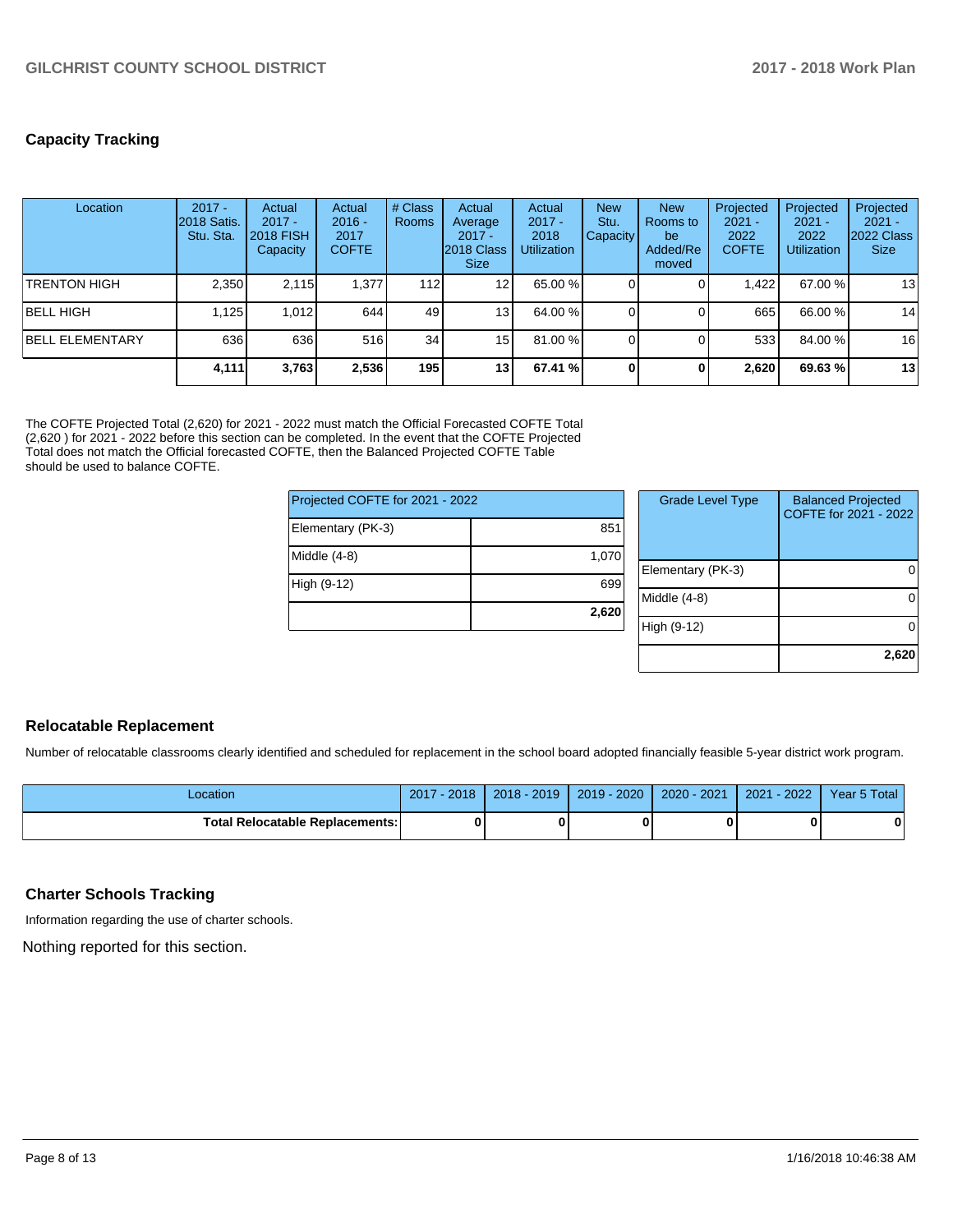### **Special Purpose Classrooms Tracking**

The number of classrooms that will be used for certain special purposes in the current year, by facility and type of classroom, that the district will, 1), not use for educational purposes, and 2), the co-teaching classrooms that are not open plan classrooms and will be used for educational purposes.

| School                               | <b>School Type</b> | # of Elementary<br>K-3 Classrooms | # of Middle 4-8<br><b>Classrooms</b> | # of High $9-12$<br><b>Classrooms</b> | # of $ESE$<br>Classrooms | # of Combo<br><b>Classrooms</b> | Total<br>Classrooms |
|--------------------------------------|--------------------|-----------------------------------|--------------------------------------|---------------------------------------|--------------------------|---------------------------------|---------------------|
| <b>Total Educational Classrooms:</b> |                    |                                   |                                      |                                       |                          | 0                               |                     |
| School                               | <b>School Type</b> | # of Elementary                   | # of Middle 4-8                      | # of High $9-12$                      | # of $ESE$               | # of Combo                      | Total               |
|                                      |                    | K-3 Classrooms                    | <b>Classrooms</b>                    | Classrooms                            | Classrooms               | <b>Classrooms</b>               | Classrooms          |
| <b>Total Co-Teaching Classrooms:</b> |                    |                                   |                                      |                                       |                          |                                 | 0                   |

#### **Infrastructure Tracking**

**Necessary offsite infrastructure requirements resulting from expansions or new schools. This section should include infrastructure information related to capacity project schedules and other project schedules (Section 4).** 

Not Specified

**Proposed location of planned facilities, whether those locations are consistent with the comprehensive plans of all affected local governments, and recommendations for infrastructure and other improvements to land adjacent to existing facilities. Provisions of 1013.33(12), (13) and (14) and 1013.36 must be addressed for new facilities planned within the 1st three years of the plan (Section 5).** 

Not Specified

**Consistent with Comp Plan?** No

#### **Net New Classrooms**

The number of classrooms, by grade level and type of construction, that were added during the last fiscal year.

| List the net new classrooms added in the 2016 - 2017 fiscal year.                                                                                       |                              |                                   |                                |                        | List the net new classrooms to be added in the 2017 - 2018 fiscal<br>year. |                                   |                                |                        |  |
|---------------------------------------------------------------------------------------------------------------------------------------------------------|------------------------------|-----------------------------------|--------------------------------|------------------------|----------------------------------------------------------------------------|-----------------------------------|--------------------------------|------------------------|--|
| "Classrooms" is defined as capacity carrying classrooms that are added to increase<br>capacity to enable the district to meet the Class Size Amendment. |                              |                                   |                                |                        | Totals for fiscal year 2017 - 2018 should match totals in Section 15A.     |                                   |                                |                        |  |
| Location                                                                                                                                                | $2016 - 2017$ #<br>Permanent | $2016 - 2017$ #<br><b>Modular</b> | $2016 - 2017$ #<br>Relocatable | $2016 - 2017$<br>Total | $2017 - 2018$ #<br>Permanent                                               | $2017 - 2018$ #<br><b>Modular</b> | $2017 - 2018$ #<br>Relocatable | $2017 - 2018$<br>Total |  |
| Elementary (PK-3)                                                                                                                                       |                              |                                   |                                |                        |                                                                            |                                   |                                |                        |  |
| Middle (4-8)                                                                                                                                            |                              |                                   |                                |                        |                                                                            |                                   |                                |                        |  |
| High (9-12)                                                                                                                                             |                              |                                   |                                |                        |                                                                            |                                   |                                | $\Omega$               |  |
|                                                                                                                                                         |                              |                                   |                                |                        |                                                                            |                                   |                                |                        |  |

#### **Relocatable Student Stations**

Number of students that will be educated in relocatable units, by school, in the current year, and the projected number of students for each of the years in the workplan.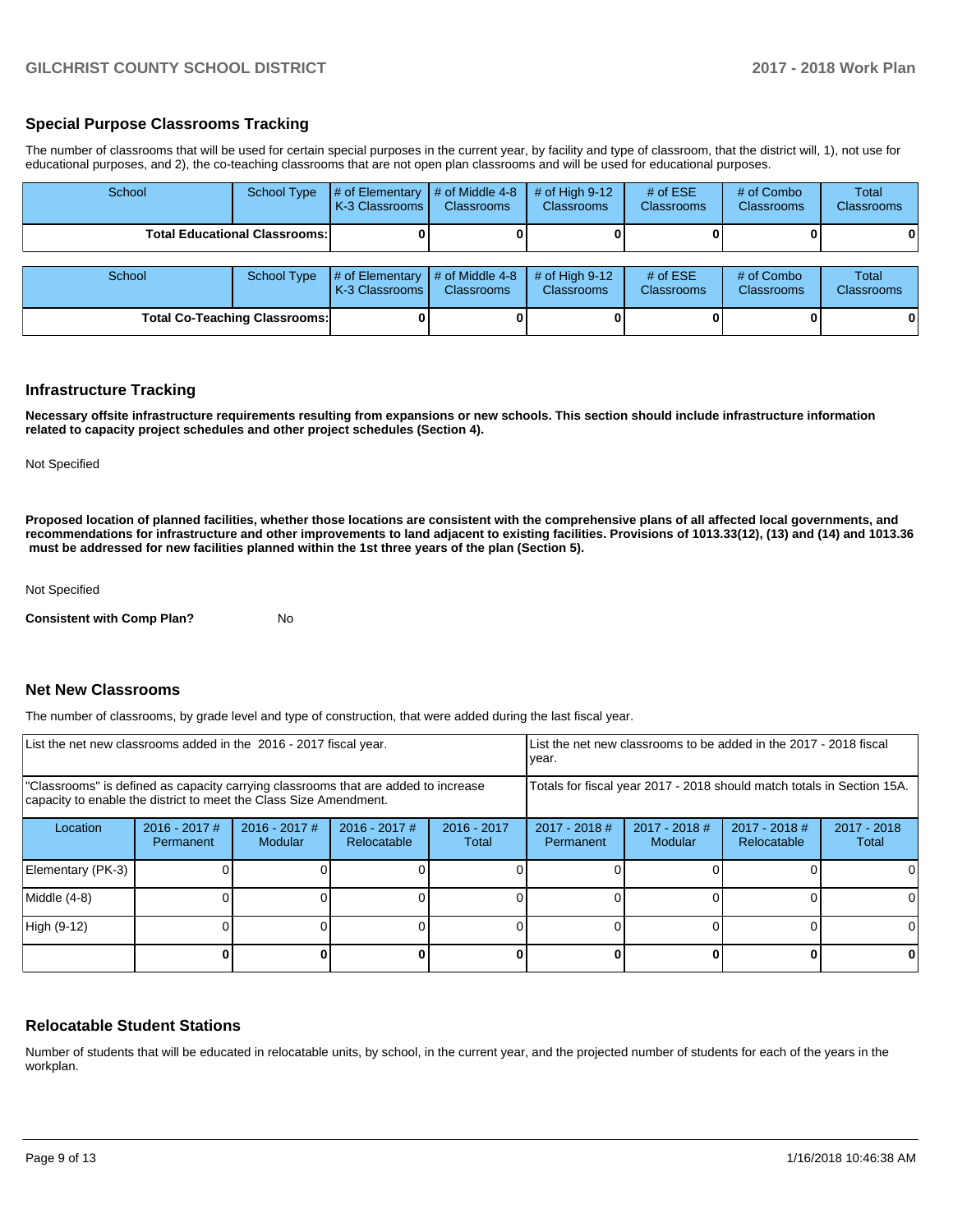| <b>Site</b>                                       | 2017 - 2018 | $2018 - 2019$ | 2019 - 2020 | 2020 - 2021 | 2021 - 2022 | 5 Year Average |
|---------------------------------------------------|-------------|---------------|-------------|-------------|-------------|----------------|
| <b>TRENTON HIGH</b>                               | 210         | 210           | 210         | 210         | 210         | 210            |
| <b>BELL HIGH</b>                                  | 272         | 272           | 272         | 272         | 272         | 272            |
| <b>BELL ELEMENTARY</b>                            | 62          | 62            | 62          | 62          | 62          | 62             |
| Totals for GILCHRIST COUNTY SCHOOL DISTRICT       |             |               |             |             |             |                |
| Total students in relocatables by year.           | 544         | 544           | 544         | 544         | 544         | 544            |
| Total number of COFTE students projected by year. | 2,545       | 2,552         | 2,568       | 2,596       | 2,620       | 2,576          |
| Percent in relocatables by year.                  | 21 %        | 21 %          | 21 %        | 21 %        | 21%         | 21%            |

## **Leased Facilities Tracking**

Exising leased facilities and plans for the acquisition of leased facilities, including the number of classrooms and student stations, as reported in the educational plant survey, that are planned in that location at the end of the five year workplan.

| Location               | # of Leased<br>Classrooms 2017 -<br>2018 | <b>FISH Student</b><br><b>Stations</b> | Owner      | # of Leased<br><b>Classrooms 2021 -</b><br>2022 | <b>FISH Student</b><br><b>Stations</b> |
|------------------------|------------------------------------------|----------------------------------------|------------|-------------------------------------------------|----------------------------------------|
| <b>TRENTON HIGH</b>    |                                          |                                        | 0 Leased   |                                                 | 01                                     |
| <b>BELL HIGH</b>       |                                          |                                        | 150 Leased |                                                 | 150                                    |
| <b>BELL ELEMENTARY</b> |                                          |                                        |            |                                                 | 01                                     |
|                        |                                          | 150                                    |            |                                                 | 150                                    |

## **Failed Standard Relocatable Tracking**

Relocatable units currently reported by school, from FISH, and the number of relocatable units identified as 'Failed Standards'.

Nothing reported for this section.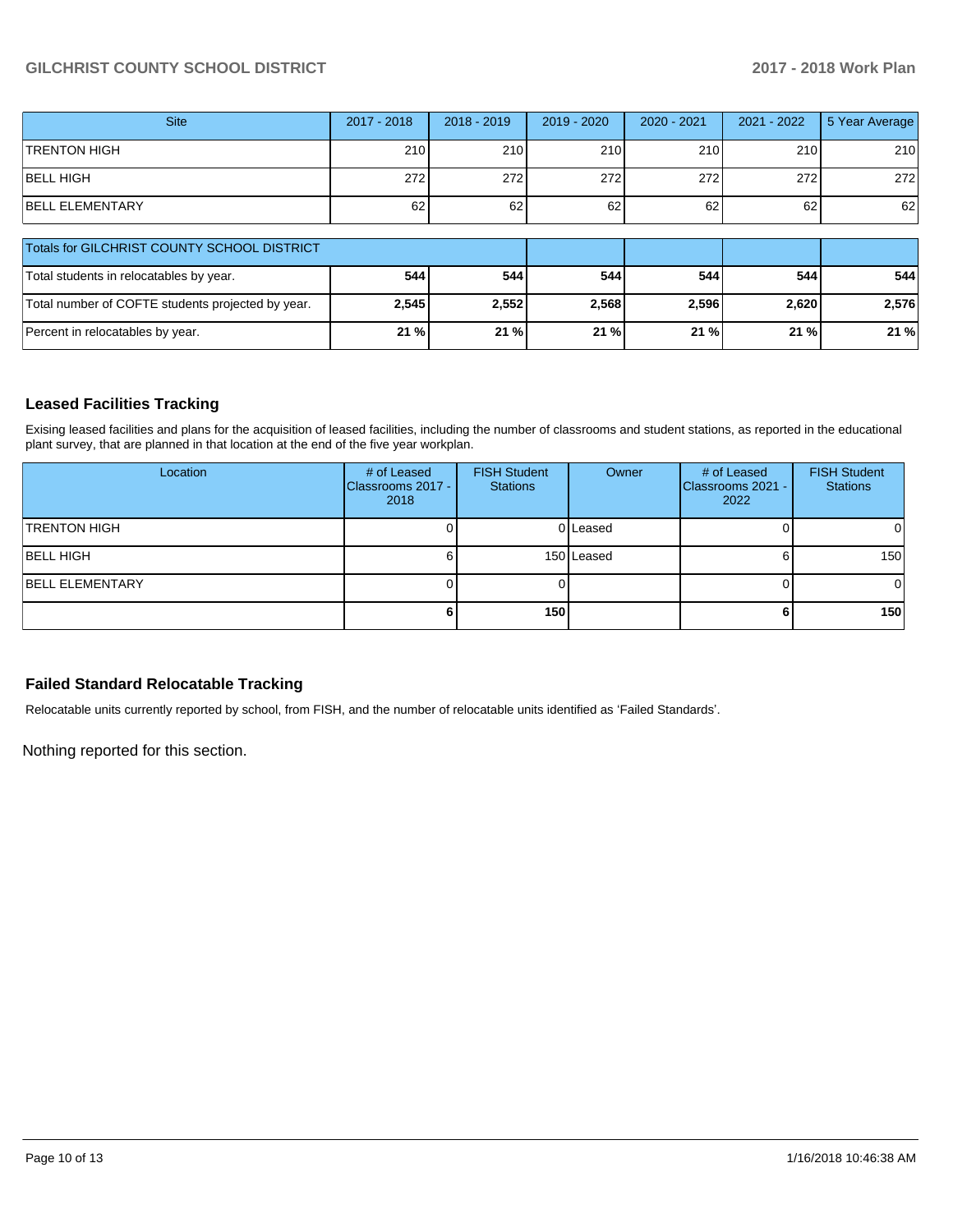## **Planning**

#### **Class Size Reduction Planning**

**Plans approved by the school board that reduce the need for permanent student stations such as acceptable school capacity levels, redistricting, busing, year-round schools, charter schools, magnet schools, public-private partnerships, multitrack scheduling, grade level organization, block scheduling, or other alternatives.**

Gilchrist County is striving to meet all class size constitutional requirements and the projects in this plan will help to maintain that status.

#### **School Closure Planning**

**Plans for the closure of any school, including plans for disposition of the facility or usage of facility space, and anticipated revenues.** 

No school closings are scheduled over the next five years.

## **Long Range Planning**

#### **Ten-Year Maintenance**

District projects and locations regarding the projected need for major renovation, repair, and maintenance projects within the district in years 6-10 beyond the projects plans detailed in the five years covered by the work plan.

Nothing reported for this section.

#### **Ten-Year Capacity**

Schedule of capital outlay projects projected to ensure the availability of satisfactory student stations for the projected student enrollment in K-12 programs for the future 5 years beyond the 5-year district facilities work program.

Nothing reported for this section.

#### **Ten-Year Planned Utilization**

Schedule of planned capital outlay projects identifying the standard grade groupings, capacities, and planned utilization rates of future educational facilities of the district for both permanent and relocatable facilities.

| Grade Level Projections         | <b>FISH</b><br><b>Student</b><br><b>Stations</b> | Actual 2016 -<br><b>2017 FISH</b><br>Capacity | Actual<br>$2016 -$<br>2017<br>COFTE | Utilization | Actual 2016 - 2017   Actual 2017 - 2018 / 2026 - 2027 new   Projected 2026 -   Projected 2026 -<br>Student Capacity to be added/removed   2027 COFTE |     | 2027 Utilization |
|---------------------------------|--------------------------------------------------|-----------------------------------------------|-------------------------------------|-------------|------------------------------------------------------------------------------------------------------------------------------------------------------|-----|------------------|
| Elementary - District<br>Totals | 636                                              | 636 I                                         | 516.10                              | 81.13 %     |                                                                                                                                                      | 539 | 84.75 %          |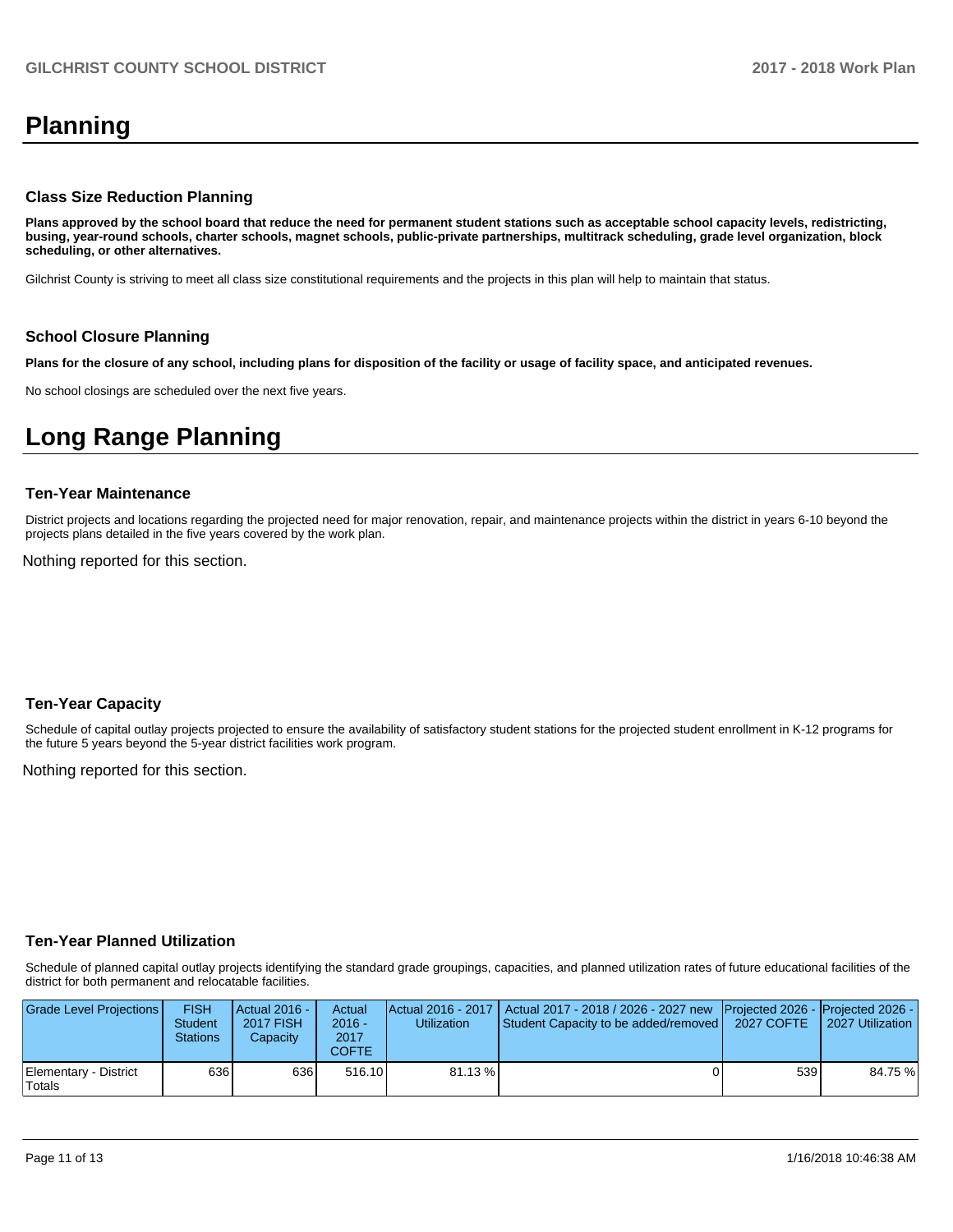|                          | 4.111 | 3.763 | 2.536.46 | 67.41 %   | 2,649 | 70.40% |
|--------------------------|-------|-------|----------|-----------|-------|--------|
| Other - ESE, etc         |       |       | 0.001    | $0.00 \%$ |       | 0.00%  |
| High - District Totals   |       |       | 0.00     | $0.00 \%$ |       | 0.00%  |
| Middle - District Totals | 3,475 | 3,127 | 2,020.36 | 64.60 %   | 2,110 | 67.48% |

**Combination schools are included with the middle schools for student stations, capacity, COFTE and utilization purposes because these facilities all have a 90% utilization factor. Use this space to explain or define the grade groupings for combination schools.** 

No comments to report.

#### **Ten-Year Infrastructure Planning**

**Proposed Location of Planned New, Remodeled, or New Additions to Facilities in 06 thru 10 out years (Section 28).**

Nothing reported for this section.

Plans for closure of any school, including plans for disposition of the facility or usage of facility space, and anticipated revenues in the 06 thru 10 out **years (Section 29).**

Nothing reported for this section.

#### **Twenty-Year Maintenance**

District projects and locations regarding the projected need for major renovation, repair, and maintenance projects within the district in years 11-20 beyond the projects plans detailed in the five years covered by the work plan.

Nothing reported for this section.

#### **Twenty-Year Capacity**

Schedule of capital outlay projects projected to ensure the availability of satisfactory student stations for the projected student enrollment in K-12 programs for the future 11-20 years beyond the 5-year district facilities work program.

Nothing reported for this section.

#### **Twenty-Year Planned Utilization**